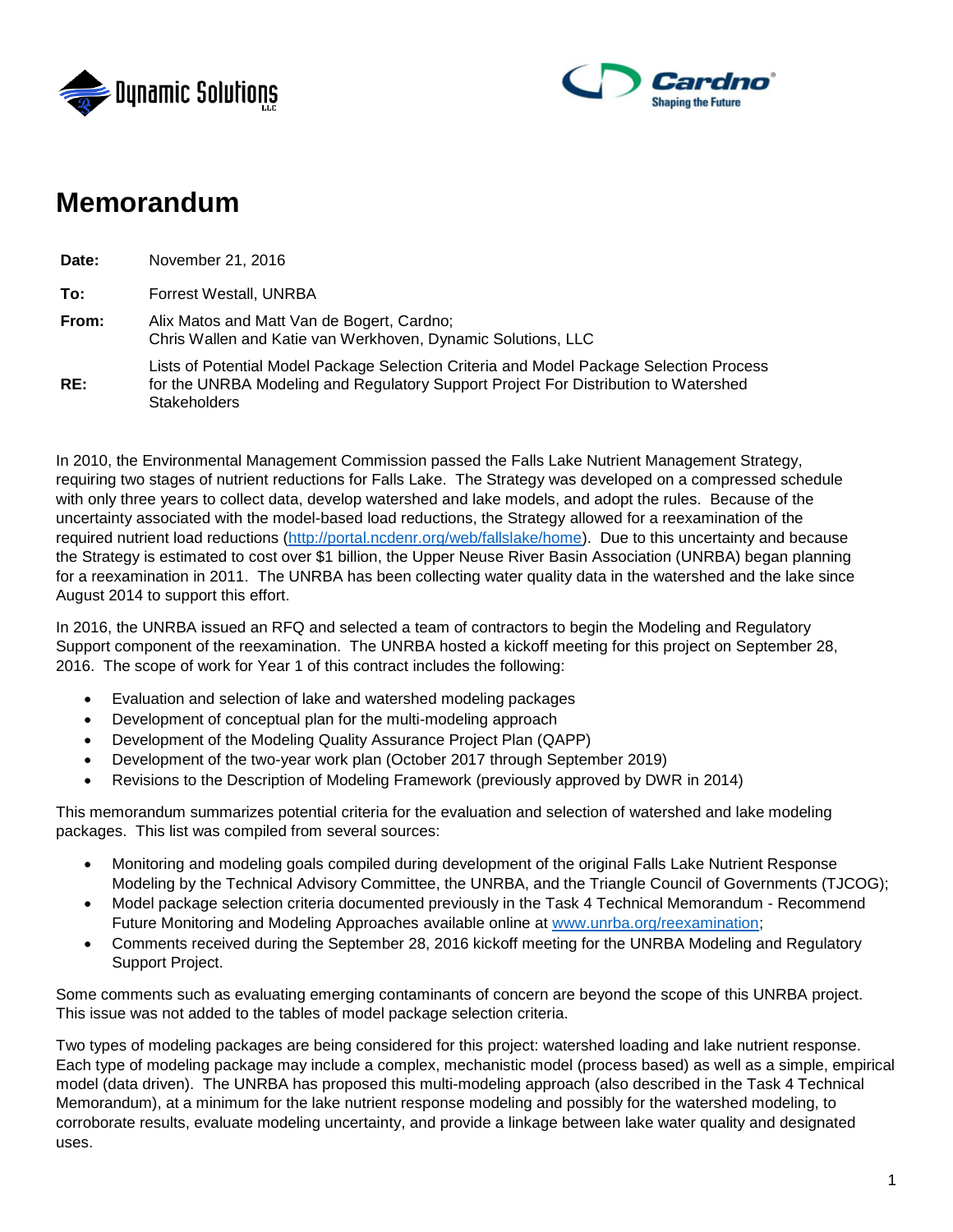- 1. Watershed loading model packages. These model packages simulate the amount of pollutant generated from nonpoint sources (land uses, atmospheric deposition, onsite wastewater treatment, fertilizer application, etc.) and account for loads contributed from point sources (permitted dischargers such as wastewater treatment plants). These model packages may be empirical or mechanistic. Watershed loading models can be linked to downstream instream water quality models that predict the water quality in a receiving waterbody such as a river or lake. The primary objectives for the watershed modeling to support the UNRBA reexamination effort include the following:
	- a. Determine nutrient and carbon loads from different land uses, sources, and jurisdictions in the watershed
	- b. Provide inputs for the lake nutrient response model(s)
	- c. Evaluate various management strategies and scenarios and the potential impacts these actions will have on loading to the lake
- 2. Lake nutrient response model packages. These model packages predict volume and discharge (or flow) and nutrient-related water quality in response to flows and loading from the watershed, atmosphere, and internal loads. Like watershed model packages, they may be either empirical or mechanistic. Lake response models should account for hydrologic inputs (tributary inflows, precipitation to the lake surface, point source discharges) and outputs (flow over the dam or through outlet structures, evaporation from the lake surface, and water supply withdrawals). Lake nutrient response models predict water quality attributes associated with trophic status, including growth of algae, by simulating nutrient concentrations, light availability, and hydrologic residence time. Some lake nutrient response models account for internal nutrient loading from the lake bottom sediments. The primary objectives for the lake response modeling to support the UNRBA reexamination effort include the following:
	- a. Simulate nutrient, chlorophyll *a,* and total organic carbon concentrations in the lake (several of these model packages also simulate other water quality parameters, but these are of primary concern to the UNRBA)
	- b. Evaluate various management strategies, regulatory options, and impacts on water quality in the lake
	- c. Link water quality to designated uses in the lake
	- d. Evaluate water quality standards

Conventional watershed loading and lake nutrient response model packages are often developed to predict nutrient loads and changes in water quality parameters. These model packages typically do not address attainment of designated uses or key questions of concern from the public: Is the water safe to swim in? Will the lake support a healthy fish population? The UNRBA reexamination strategy includes the development of an empirical/probabilistic/Bayesian (EPB) model to link lake water quality to designated uses and trophic conditions in the lake. Because some of the information to populate this model may be difficult or costly to measure, expert opinion is often incorporated in the model. The UNRBA has identified subject matter experts (SMEs) to support this component of the reexamination. The SMEs address the fields of water chemistry, lake processes, drinking water treatability, and evaluation of impacts to recreational uses. This model would be constructed specifically for this Falls Lake application and may incorporate empirical equations from existing modeling packages when available. For example, the EPB could incorporate equations from EUTROMOD or BATHTUB to predict lake water quality, but other relationships would have to be developed to link water quality to designated uses. The EPB is a model framework that will be evaluated as part of the suite of watershed and lake modeling packages.

Year 1 of the UNRBA Modeling and Regulatory Support contract includes an evaluation and selection of model packages that will be used to support the reexamination of Stage II of the Falls Lake Nutrient Management Strategy. [Figure 1-](#page-2-0) [1Table 1](#page-2-0) list the types, names, and acronyms for the model packages being evaluated. Tables 2 and 3 list the model packages proposed for evaluation and the suggested criteria that will inform model package selection. These criteria have been identified to assist with the evaluation of the model packages to achieve the primary modeling goals listed above. Table 4 provides links to additional information available online for the modeling packages.

This list of model package selection criteria has been reviewed by the UNRBA Modeling and Regulatory Support Workgroup, the UNRBA Path Forward Committee, and staff at the Division of Water Resources Modeling and Planning Groups. This list is being distributed to the watershed stakeholders for their review as part of the ongoing effort to communicate the UNRBA's reexamination process.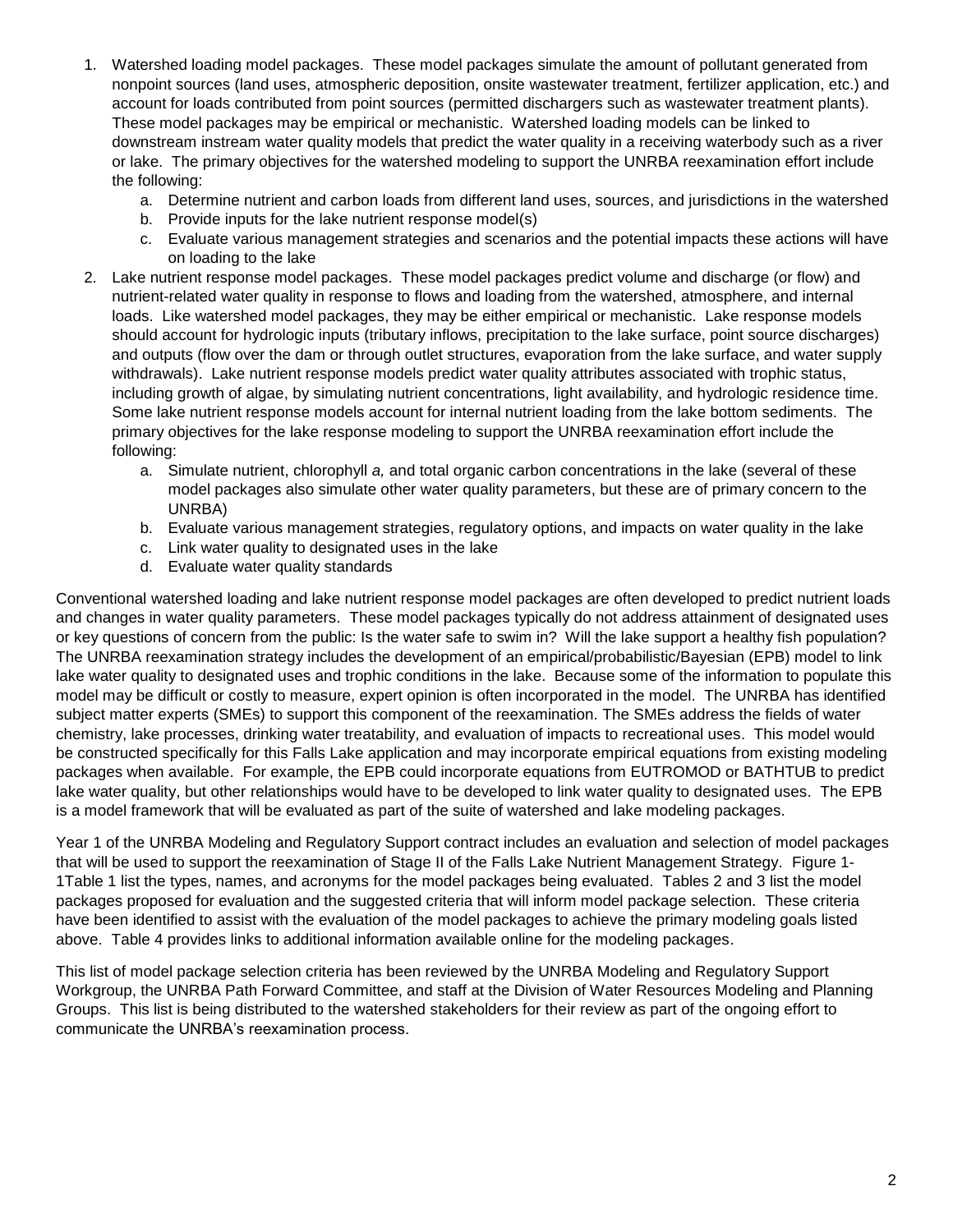## <span id="page-2-0"></span>**Table 1 Lake and Watershed Model Packages Being Evaluated**

| <b>Model Package</b>                           | <b>Acronym</b>    | <b>Type</b>        |
|------------------------------------------------|-------------------|--------------------|
| SPAtially Referenced Regressions On Watershed  | <b>SPARROW</b>    | Watershed          |
| <b>EUTROMOD</b>                                | <b>EUTROMOD</b>   | Watershed and Lake |
| Watershed Assessment Risk Management Framework | <b>WARMF</b>      | Watershed and Lake |
| <b>Generalized Loading Function Model</b>      | <b>GWLF</b>       | Watershed          |
| Soil and Water Assessment Tool                 | <b>SWAT</b>       | Watershed          |
| <b>Hydrological Simulation Program Fortran</b> | <b>HSPF</b>       | Watershed          |
| Loading Simulation Program C                   | <b>LSPC</b>       | Watershed          |
| Storm Water Management Model                   | <b>SWMM</b>       | Watershed          |
| Regional Hydro-Ecological Simulation System    | <b>RHESSys</b>    | Watershed          |
| MIKE-SHE                                       | MIKE-SHE          | Watershed          |
| Gridded Surface Subsurface Hydrologic Analysis | <b>GSSHA</b>      | Watershed          |
| <b>Empirical Probabilistic Bayesian</b>        | <b>EPB</b>        | Watershed and Lake |
| <b>Environmental Fluid Dynamics Code</b>       | <b>EFDC</b>       | Lake               |
| EFDC-Water quality Analysis Simulation Program | EFDC-WASP         | Lake               |
| <b>WARMF-LAKE</b>                              | <b>WARMF-LAKE</b> | Lake               |
| WARMF-CE-QUAL-W2                               | WARMF-CE-QUAL-W2  | Lake               |
| <b>DELFT</b>                                   | <b>DELFT</b>      | Lake               |
| <b>General Lake Model</b>                      | <b>GLM</b>        | Lake               |
| <b>BATHTUB</b>                                 | <b>BATHTUB</b>    | Lake               |
| <b>ECOM-Row Column AESOP</b>                   | <b>ECOM-RCA</b>   | Lake               |
| MIKE-3                                         | MIKE-3            | Lake               |
| <b>RMA</b>                                     | <b>RMA</b>        | Lake               |
| <b>AQUATOX</b>                                 | <b>AQUATOX</b>    | Lake               |
| <b>Comprehensive Aquatic Systems Model</b>     | <b>CASM</b>       | Lake               |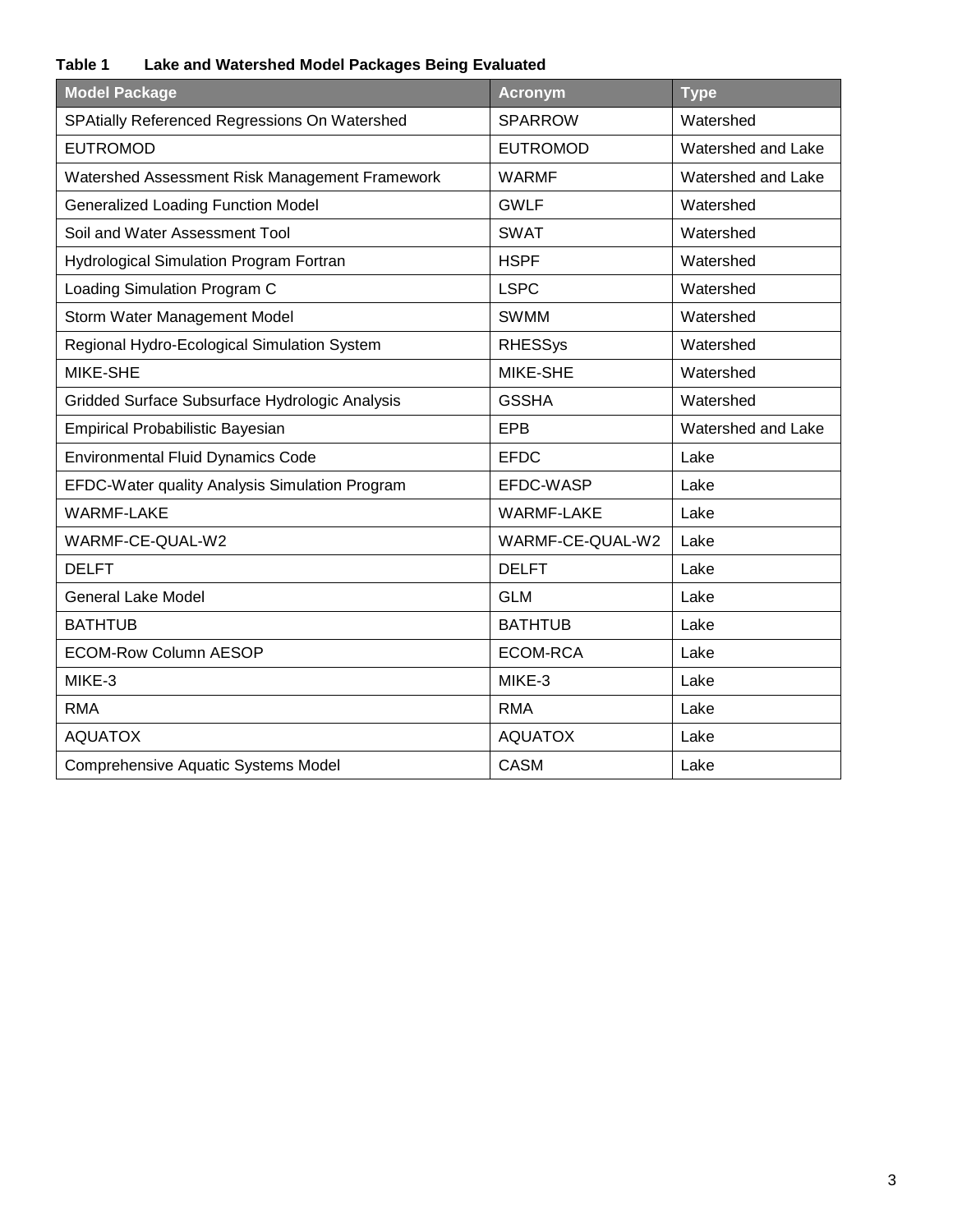## **Table 2 Evaluation Criteria for Falls Lake Watershed Model Packages**

| <b>MODEL:</b>                                                                                                                                                                                                                                                                                                                         | SPARROW EUTROMOD WARMF GWLF SWAT HSPF LSPC SWMM RHESSys MIKE-SHE GSSHA |  |  |  |  | <b>EPB</b> |
|---------------------------------------------------------------------------------------------------------------------------------------------------------------------------------------------------------------------------------------------------------------------------------------------------------------------------------------|------------------------------------------------------------------------|--|--|--|--|------------|
| Model Package Characteristics and Past Use:                                                                                                                                                                                                                                                                                           |                                                                        |  |  |  |  |            |
| Publically available model package: Does the<br>UNRBA have to purchase the model package to use it<br>for the Falls watershed? Or is it free and publicly<br>available?                                                                                                                                                               |                                                                        |  |  |  |  |            |
| Publically available source code: Does the UNRBA<br>have access to the computer code behind the model<br>package? If not, can the UNRBA pay a fee for this<br>access?                                                                                                                                                                 |                                                                        |  |  |  |  |            |
| Peer reviewed: Has the model package been used in<br>other watersheds in the South eastern US? Has the<br>programming for the model package been reviewed by<br>other programmers and water resource scientists?                                                                                                                      |                                                                        |  |  |  |  |            |
| EPA recommendation: EPA does or does not<br>recommend this model be considered.                                                                                                                                                                                                                                                       |                                                                        |  |  |  |  |            |
| <b>NCDWR recommendation: NCDWR does or does</b><br>not recommend this model be considered.                                                                                                                                                                                                                                            |                                                                        |  |  |  |  |            |
| Is there an existing application of this model<br>package to the Falls Lake watershed?                                                                                                                                                                                                                                                |                                                                        |  |  |  |  |            |
| Was this model package used to develop the<br>current Falls Lake Nutrient Management Strategy?                                                                                                                                                                                                                                        |                                                                        |  |  |  |  |            |
| Spatial resolution: Can the model package be set up<br>to run small ( $\sim$ 100 acre) to large (several square<br>miles) drainage areas? Can the model package take<br>advantage of 2-foot aerial imagery, or must it be 30<br>meter (NLCD)? Can the land use information<br>available at a parcel level be converted to land cover? |                                                                        |  |  |  |  |            |
| Smallest accurate output time step: Does the model<br>package predict flows and nutrient loads annually?<br>Seasonally? Monthly? Daily? Hourly? Subhourly?                                                                                                                                                                            |                                                                        |  |  |  |  |            |
| Does the model use land use data or land cover<br>data?                                                                                                                                                                                                                                                                               |                                                                        |  |  |  |  |            |
| Type: What is the basis for the package? Empirical<br>(based on data and simple statistics), Process-Based<br>(based on physics and chemistry), Advanced statistics<br>(using Bayesian theory or Structural Equation<br>Modeling (SEM)?                                                                                               |                                                                        |  |  |  |  |            |
| Is the model package simple or complex?                                                                                                                                                                                                                                                                                               |                                                                        |  |  |  |  |            |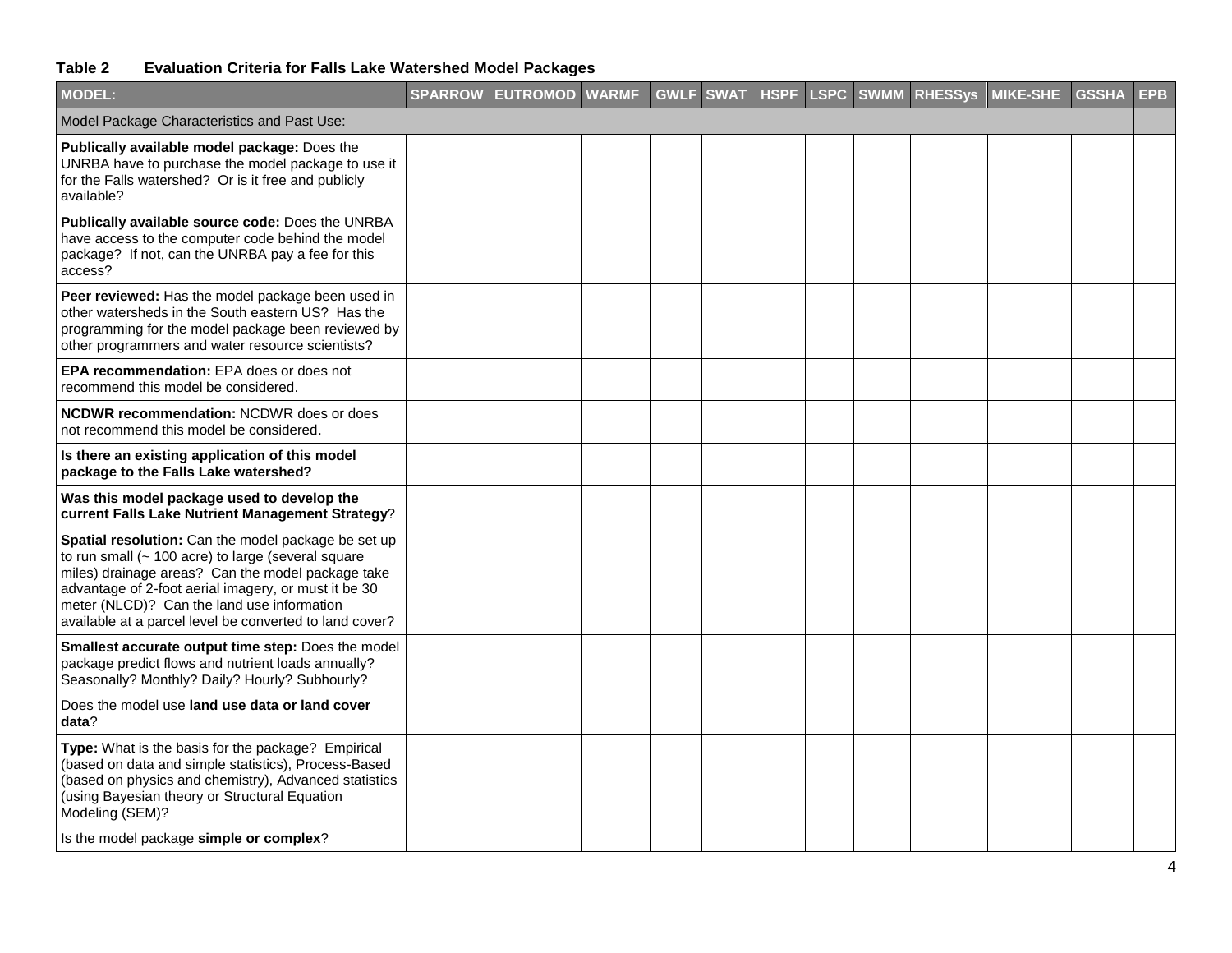| MODEL:                                                                                                                                                                                                                                                                                              | <b>SPARROW EUTROMOD WARMF</b> | <b>GWLF</b> | <b>SWAT</b> | <b>HSPF</b> |  | <b>LSPC SWMM RHESSys</b> | <b>MIKE-SHE</b> | <b>GSSHA</b> | <b>EPB</b> |
|-----------------------------------------------------------------------------------------------------------------------------------------------------------------------------------------------------------------------------------------------------------------------------------------------------|-------------------------------|-------------|-------------|-------------|--|--------------------------|-----------------|--------------|------------|
| How many parameters are included in the model?                                                                                                                                                                                                                                                      |                               |             |             |             |  |                          |                 |              |            |
| Does the UNRBA monitoring plan/member<br>information support inputs needed for this model<br>(atmospheric deposition, rainfall, land application<br>rates, land cover and land cover resolution,<br>groundwater interactions, on-site wastewater<br>information, point sources, locations of BMPs)? |                               |             |             |             |  |                          |                 |              |            |
| Does the UNRBA monitoring plan/member<br>information support matching water quality<br>information for watershed model calibration<br>(relevant parameters, seasons, jurisdictional<br>boundaries)?                                                                                                 |                               |             |             |             |  |                          |                 |              |            |
| Existing GUI: Does the model package include a<br>Graphical User Interface for pre- and post-processing?                                                                                                                                                                                            |                               |             |             |             |  |                          |                 |              |            |
| Can this model package incorporate advanced<br>doppler/radar rainfall data?                                                                                                                                                                                                                         |                               |             |             |             |  |                          |                 |              |            |
| What is the relative cost of the model package per<br>license? Is there a separate cost for the GUI?                                                                                                                                                                                                |                               |             |             |             |  |                          |                 |              |            |
| Model Package Selection Criteria:                                                                                                                                                                                                                                                                   |                               |             |             |             |  |                          |                 |              |            |
| <b>Focus Parameters:</b>                                                                                                                                                                                                                                                                            |                               |             |             |             |  |                          |                 |              |            |
| Flow: Can the model package simulate stream flow?<br>Pond discharge/flow? Water volume? Water depth?                                                                                                                                                                                                |                               |             |             |             |  |                          |                 |              |            |
| Nitrogen: Can the model package simulate nitrogen<br>fate and transport in the watershed, and the in-stream<br>nitrogen cycle? Can the model package simulate<br>nitrogen interactions with groundwater?                                                                                            |                               |             |             |             |  |                          |                 |              |            |
| Phosphorus: Can the model package simulate<br>phosphorus fate and transport in the watershed, and<br>the in-stream phosphorus cycle? Phosphorus<br>contributions from groundwater?                                                                                                                  |                               |             |             |             |  |                          |                 |              |            |
| Carbon: Can the model package simulate the<br>watershed carbon cycle, including carbon associated<br>with trees and other plants?                                                                                                                                                                   |                               |             |             |             |  |                          |                 |              |            |
| Total suspended solids: Can the model package<br>simulate erosion and sediment transport from land<br>surfaces?                                                                                                                                                                                     |                               |             |             |             |  |                          |                 |              |            |
| Turbidity: Can the model package simulate<br>turbidity/light scattering in streams?                                                                                                                                                                                                                 |                               |             |             |             |  |                          |                 |              |            |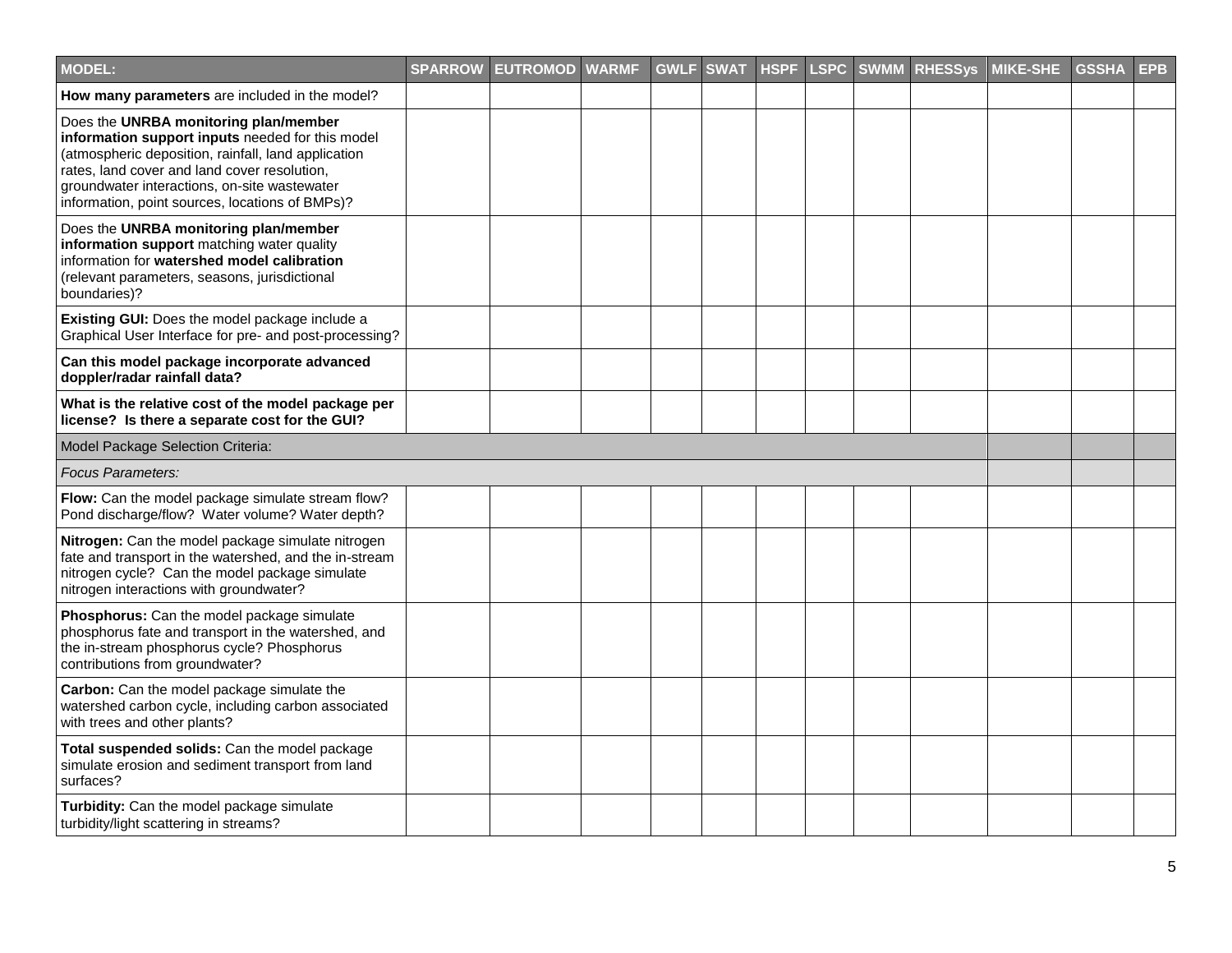| MODEL:                                                                                                                                                                                                      | <b>SPARROW</b> | <b>EUTROMOD</b> | <b>WARMF</b> | <b>GWLF</b> | <b>SWAT</b> | <b>HSPF</b> |  | <b>LSPC SWMM RHESSys</b> | <b>MIKE-SHE</b> | <b>GSSHA</b> | <b>EPB</b> |
|-------------------------------------------------------------------------------------------------------------------------------------------------------------------------------------------------------------|----------------|-----------------|--------------|-------------|-------------|-------------|--|--------------------------|-----------------|--------------|------------|
| Dissolved oxygen (DO): Can the model package<br>simulate the in-stream oxygen cycle, including multiple<br>types of oxygen consuming wastes and temperature<br>affects?                                     |                |                 |              |             |             |             |  |                          |                 |              |            |
| pH: Can the model package simulate hydrogen ion<br>concentrations (pH)?                                                                                                                                     |                |                 |              |             |             |             |  |                          |                 |              |            |
| Chlorophyll a: Can the model package simulate<br>chlorophyll a as a component of floating algae<br>(phytoplankton)?                                                                                         |                |                 |              |             |             |             |  |                          |                 |              |            |
| Does the model simulate additional parameters such<br>as bacteria and metals?                                                                                                                               |                |                 |              |             |             |             |  |                          |                 |              |            |
| Does the model package explicitly simulate these conditions or processes:?                                                                                                                                  |                |                 |              |             |             |             |  |                          |                 |              |            |
| Land to land routing: Does the model package keep<br>track of land-based pollutant sources as the pollutant<br>is routed across other land uses?                                                            |                |                 |              |             |             |             |  |                          |                 |              |            |
| Extreme hydrologic events: Can the model package<br>be used to simulate water quality during droughts and<br>floods, including hurricanes?                                                                  |                |                 |              |             |             |             |  |                          |                 |              |            |
| Flooded tributaries/lake backwaters: Can the model<br>package simulate flooding in streams? Lake<br>backwater?                                                                                              |                |                 |              |             |             |             |  |                          |                 |              |            |
| Impacts of geologic formation: Can the model<br>package account for the different geology? Triassic?<br>Slate Belt?                                                                                         |                |                 |              |             |             |             |  |                          |                 |              |            |
| Water quality benefits of structural (conventional)<br>best management practices: Can the model<br>package simulate the nutrient load and water volume<br>changes as a result of best management practices? |                |                 |              |             |             |             |  |                          |                 |              |            |
| Can the model use a future conditions scenario as a<br>baseline to evaluate potential credits associated<br>with land conservation?                                                                         |                |                 |              |             |             |             |  |                          |                 |              |            |
| Can the model simulate green infrastructure/low<br>impact development?                                                                                                                                      |                |                 |              |             |             |             |  |                          |                 |              |            |
| Can the model package estimate pollutant load<br>reductions associated with non-conventional<br><b>BMPs</b> such as street sweeping, soil improvement, and<br>buffer restoration?                           |                |                 |              |             |             |             |  |                          |                 |              |            |
| Non-water quality benefits of best management<br><b>practices:</b> Can the model package output information                                                                                                 |                |                 |              |             |             |             |  |                          |                 |              |            |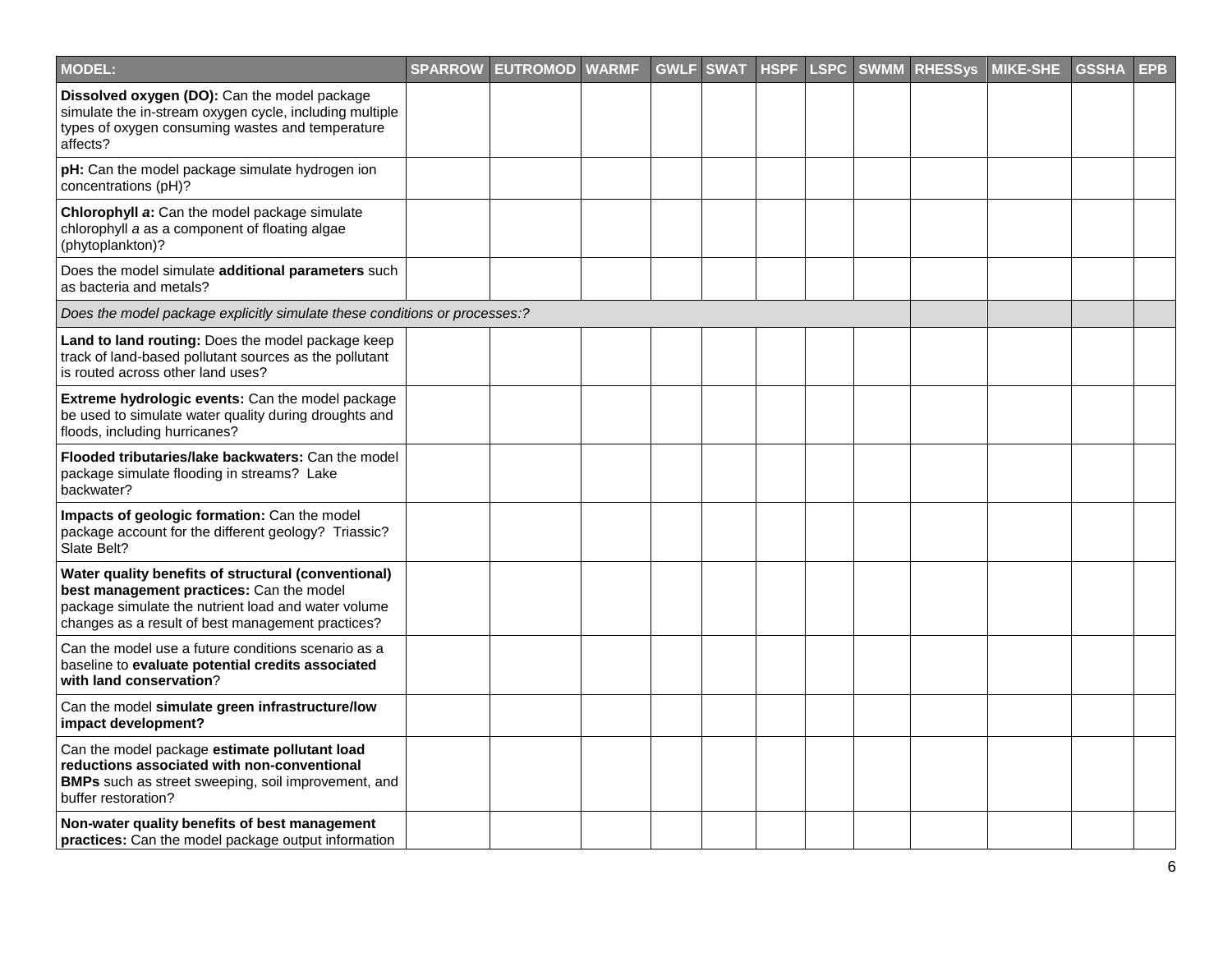| <b>MODEL:</b>                                                                                                                                                                 | SPARROW EUTROMOD WARMF | <b>GWLF</b> | <b>SWAT</b> | <b>HSPF</b> |  | <b>LSPC SWMM RHESSys</b> | <b>MIKE-SHE</b> | <b>GSSHA</b> | <b>EPB</b> |
|-------------------------------------------------------------------------------------------------------------------------------------------------------------------------------|------------------------|-------------|-------------|-------------|--|--------------------------|-----------------|--------------|------------|
| that can be used to evaluate the other benefits (e.g.,<br>improved habitat) of best management practices?<br>Recreational benefits?                                           |                        |             |             |             |  |                          |                 |              |            |
| Evaluation of water quality standards: Can the<br>model package be used to evaluate the current NC<br>water quality standards for chlorophyll a? Turbidity?<br>DO? pH?        |                        |             |             |             |  |                          |                 |              |            |
| Does the model package explicitly simulate these sources?:                                                                                                                    |                        |             |             |             |  |                          |                 |              |            |
| Streambank erosion: Does the model package<br>simulate erosive forces of stream flows and simulate<br>erosion, deposition, and transport of stream<br>sediments?              |                        |             |             |             |  |                          |                 |              |            |
| Stream bed loads (parent rock): Does the model<br>package account for load contributions and variable<br>nutrient concentrations associated with the parent rock<br>material? |                        |             |             |             |  |                          |                 |              |            |
| Does the model package explicitly simulate<br>conventional onsite wastewater treatment<br>systems?                                                                            |                        |             |             |             |  |                          |                 |              |            |
| Does the model package explicitly simulate sand filter<br>wastewater treatment systems?                                                                                       |                        |             |             |             |  |                          |                 |              |            |
| Does the model package explicitly simulate<br>atmospheric deposition?                                                                                                         |                        |             |             |             |  |                          |                 |              |            |
| Does the model package explicitly simulate urban<br>land uses?                                                                                                                |                        |             |             |             |  |                          |                 |              |            |
| Does the model package explicitly simulate storm<br>sewer systems?                                                                                                            |                        |             |             |             |  |                          |                 |              |            |
| Does the model package explicitly simulate DOT and<br>local roads?                                                                                                            |                        |             |             |             |  |                          |                 |              |            |
| Does the model package explicitly simulate<br>undisturbed land uses?                                                                                                          |                        |             |             |             |  |                          |                 |              |            |
| Does the model package explicitly simulate row crop<br>and pasture?                                                                                                           |                        |             |             |             |  |                          |                 |              |            |
| Does the model package explicitly simulate variable<br>agricultural land uses (year to year changes)?                                                                         |                        |             |             |             |  |                          |                 |              |            |
| Does the model package explicitly simulate<br>fertilization and manure application?                                                                                           |                        |             |             |             |  |                          |                 |              |            |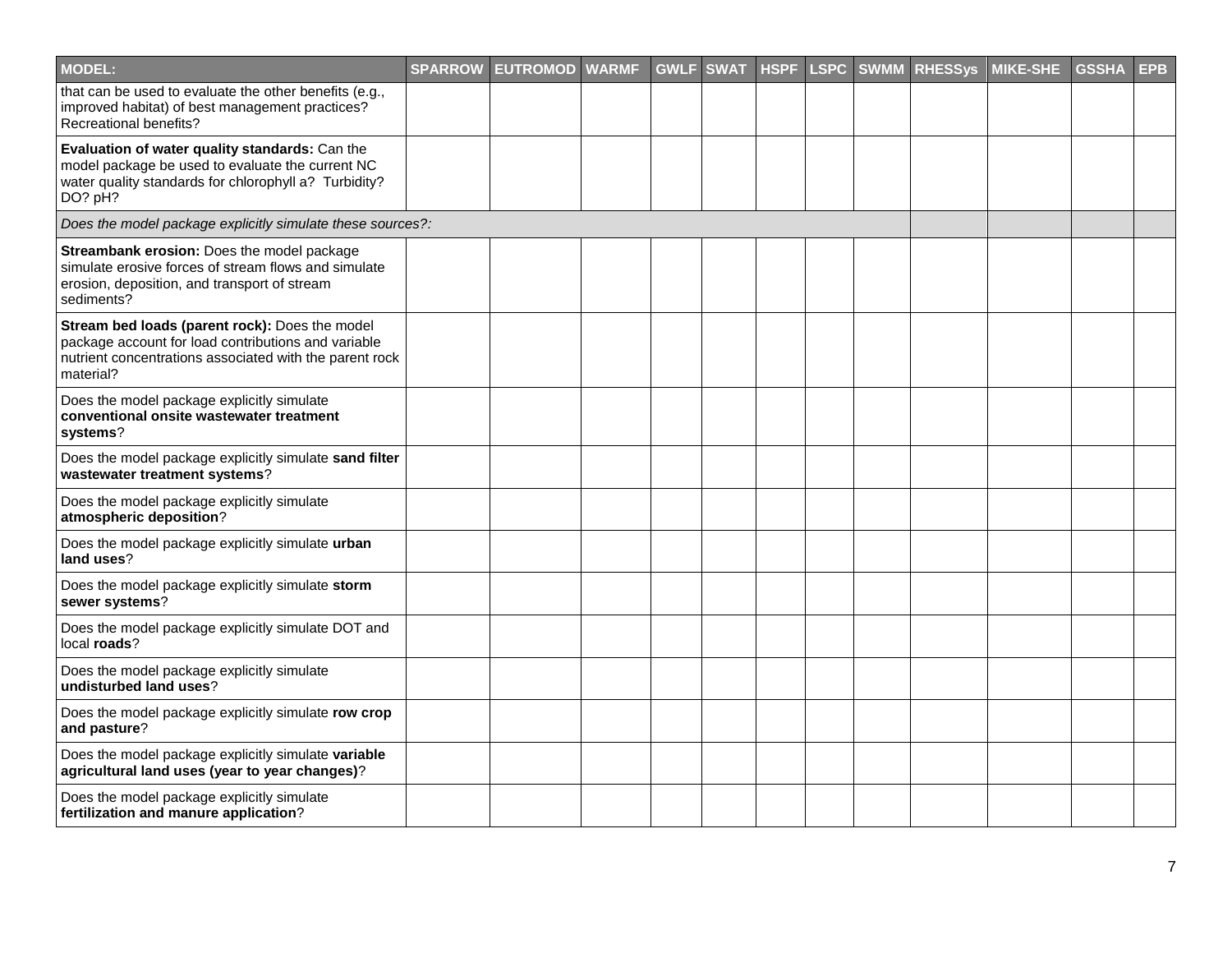| <b>MODEL:</b>                                                                                                                                    | <b>SPARROW</b> | <b>EUTROMOD WARMF</b> |  |  |  | GWLF SWAT HSPF LSPC SWMM RHESSys MIKE-SHE | <b>GSSHA</b> | <b>EPB</b> |
|--------------------------------------------------------------------------------------------------------------------------------------------------|----------------|-----------------------|--|--|--|-------------------------------------------|--------------|------------|
| Does the model package account for point source<br>inputs?                                                                                       |                |                       |  |  |  |                                           |              |            |
| Does the model package account for groundwater?                                                                                                  |                |                       |  |  |  |                                           |              |            |
| Does the model package account for legacy loading<br>(e.g., sediments, groundwater)?                                                             |                |                       |  |  |  |                                           |              |            |
| Does the model package include the capability to add<br>miscellaneous sources such as HVAC coil cleaning,<br>mobile car washes, landfills, etc.? |                |                       |  |  |  |                                           |              |            |
| Applications                                                                                                                                     |                |                       |  |  |  |                                           |              |            |
| Can the model package provide time series inputs<br>for lake response models?                                                                    |                |                       |  |  |  |                                           |              |            |
| Can the model package be used to estimate<br><b>jurisdictional loads</b> (including delivery to the lake)?                                       |                |                       |  |  |  |                                           |              |            |
| Can the model package be used for scenarios such as<br>future land use changes, BMP applications, etc.?                                          |                |                       |  |  |  |                                           |              |            |
| Can the model be used to <b>evaluate nutrient</b><br>management strategies based on source and<br>subwatershed?                                  |                |                       |  |  |  |                                           |              |            |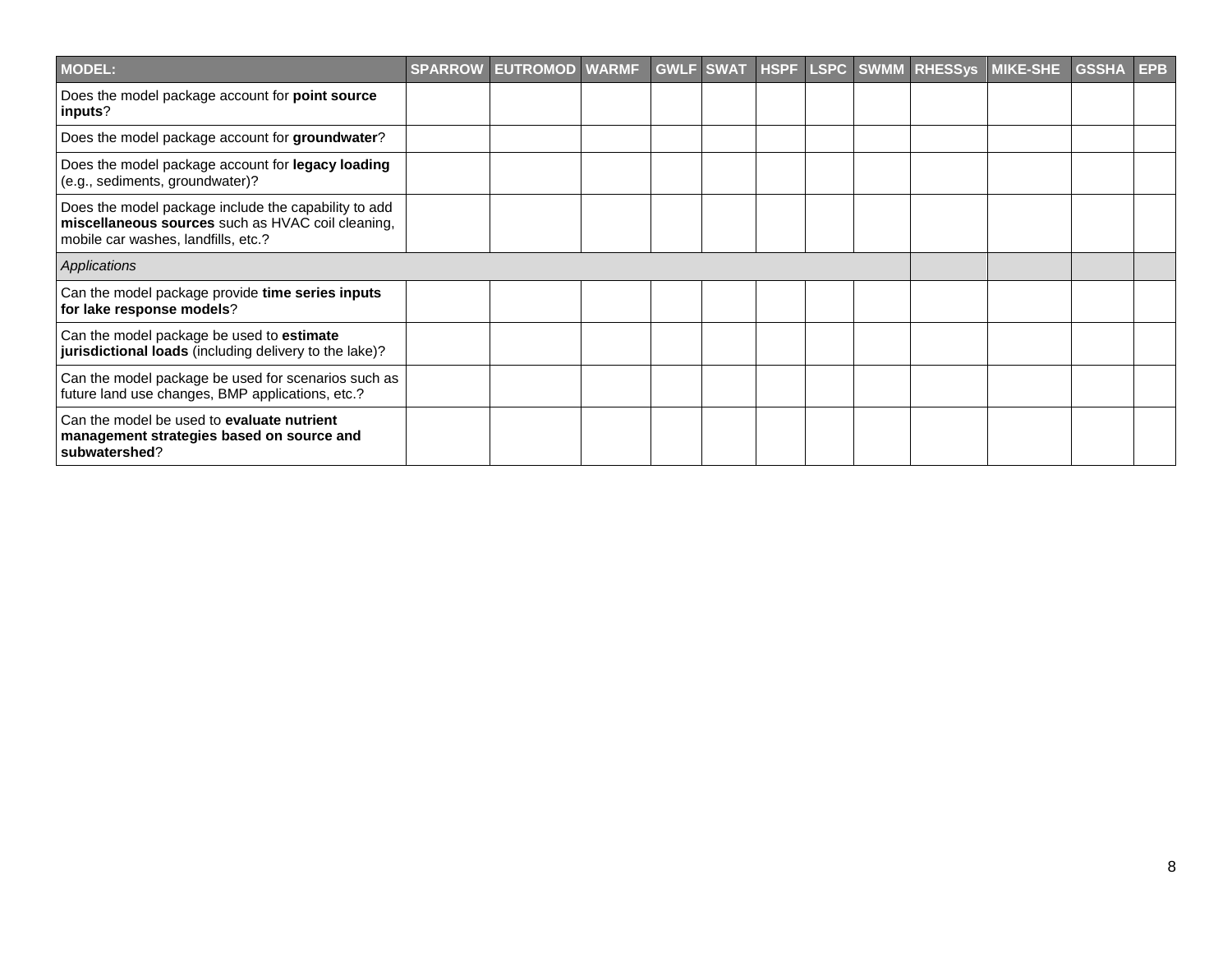### **Table 3 Evaluation Criteria for Falls Lake Response Model Packages (Flow and Water Quality)**

| <b>MODEL:</b>                                                                                                                                                                                                          | <b>EFDC</b> | <b>EFDC-</b><br><b>WASP</b> | <b>WARMF-</b><br><b>LAKE</b> | <b>WARMF-</b><br><b>CE-QUAL-</b><br>W <sub>2</sub> | <b>DELFT</b> | <b>GLM BATHTUB</b> | <b>EUTRO-</b><br><b>MOD</b> | <b>EPB</b> | <b>ECOM-</b><br><b>RCA</b> | MIKE-3 | <b>RMA</b> | <b>AQUA-</b><br><b>TOX</b> | <b>CASM</b> |
|------------------------------------------------------------------------------------------------------------------------------------------------------------------------------------------------------------------------|-------------|-----------------------------|------------------------------|----------------------------------------------------|--------------|--------------------|-----------------------------|------------|----------------------------|--------|------------|----------------------------|-------------|
| <b>Model Characteristics and Past Use:</b>                                                                                                                                                                             |             |                             |                              |                                                    |              |                    |                             |            |                            |        |            |                            |             |
| Publically available model package:<br>Does the UNRBA have to purchase the<br>model package to use it for the Falls<br>watershed? Or is it free and publicly<br>available?                                             |             |                             |                              |                                                    |              |                    |                             |            |                            |        |            |                            |             |
| Publically available source code:<br>Does the UNRBA have access to the<br>computer code behind the model<br>package? If not, can the UNRBA pay a<br>fee for this access?                                               |             |                             |                              |                                                    |              |                    |                             |            |                            |        |            |                            |             |
| Peer reviewed: Has the model<br>package been used in other watersheds<br>in the South eastern US? Has the<br>programming for the model package<br>been reviewed by other programmers<br>and water resource scientists? |             |                             |                              |                                                    |              |                    |                             |            |                            |        |            |                            |             |
| EPA recommendation: EPA does or<br>does not recommend this model be<br>considered.                                                                                                                                     |             |                             |                              |                                                    |              |                    |                             |            |                            |        |            |                            |             |
| <b>NCDWR recommendation: NCDWR</b><br>does or does not recommend this<br>model be considered.                                                                                                                          |             |                             |                              |                                                    |              |                    |                             |            |                            |        |            |                            |             |
| Is there an existing application of<br>this model package to the Falls Lake<br>watershed?                                                                                                                              |             |                             |                              |                                                    |              |                    |                             |            |                            |        |            |                            |             |
| Was this model package used to<br>develop the current Falls Lake<br><b>Nutrient Management Strategy?</b>                                                                                                               |             |                             |                              |                                                    |              |                    |                             |            |                            |        |            |                            |             |
| Type: What is the basis for the<br>package? Empirical (based on data<br>and simple statistics), Process-Based<br>(based on physics and chemistry),<br>Advanced statistics (using Bayesian<br>theory or SEM)?           |             |                             |                              |                                                    |              |                    |                             |            |                            |        |            |                            |             |
| Is the model package simple or<br>complex?                                                                                                                                                                             |             |                             |                              |                                                    |              |                    |                             |            |                            |        |            |                            |             |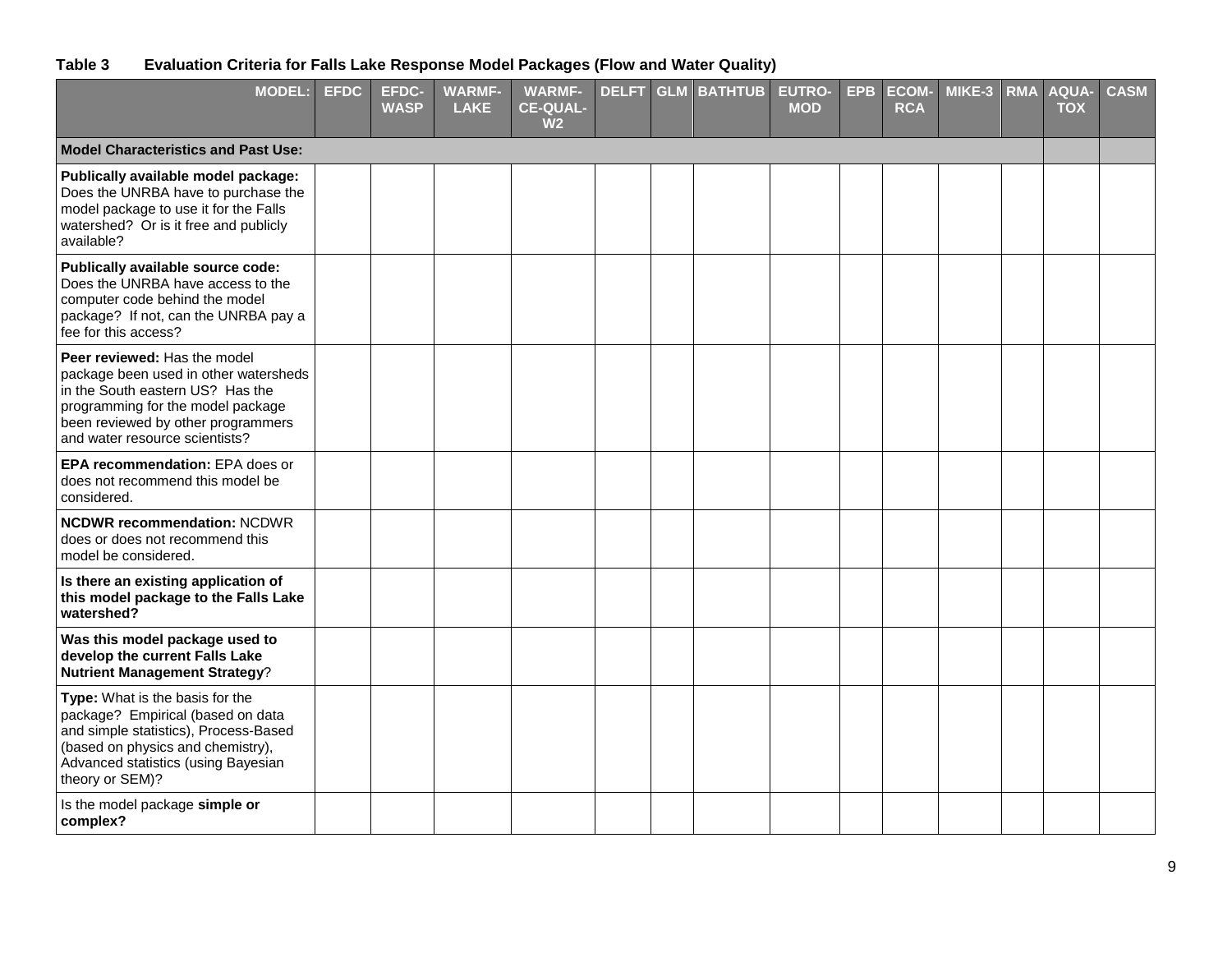| <b>MODEL:</b>                                                                                                                                                                                                                                                                                                                                                                            | <b>EFDC</b> | <b>EFDC-</b><br><b>WASP</b> | <b>WARMF-</b><br><b>LAKE</b> | <b>WARMF-</b><br><b>CE-QUAL-</b><br>W <sub>2</sub> | <b>DELFT</b> | <b>GLM BATHTUB</b> | <b>EUTRO-</b><br><b>MOD</b> | <b>EPB</b> | <b>ECOM-</b><br><b>RCA</b> | MIKE-3 | <b>RMA</b> | <b>AQUA-</b><br><b>TOX</b> | <b>CASM</b> |
|------------------------------------------------------------------------------------------------------------------------------------------------------------------------------------------------------------------------------------------------------------------------------------------------------------------------------------------------------------------------------------------|-------------|-----------------------------|------------------------------|----------------------------------------------------|--------------|--------------------|-----------------------------|------------|----------------------------|--------|------------|----------------------------|-------------|
| How many parameters are included in<br>the model?                                                                                                                                                                                                                                                                                                                                        |             |                             |                              |                                                    |              |                    |                             |            |                            |        |            |                            |             |
| Model dimension: Does it simulate<br>differences in 1 dimension only (e.g.,<br>either vertical water layers or upstream<br>to downstream), 2 dimensions (typically<br>vertical water layers and upstream to<br>downstream gradients), or 3 dimensions<br>(depth, upstream to downstream, and<br>horizontal differences)? Does it simulate<br>water quality as a lake-segment<br>average? |             |                             |                              |                                                    |              |                    |                             |            |                            |        |            |                            |             |
| Smallest accurate output time step:<br>Does the model package predict flow<br>and water quality in the lake annually?<br>Seasonally? Monthly? Daily? Hourly?<br>Subhourly?                                                                                                                                                                                                               |             |                             |                              |                                                    |              |                    |                             |            |                            |        |            |                            |             |
| Do the UNRBA and DWR monitoring<br>plans support inputs needed for this<br>model? (atmospheric deposition,<br>tributary inputs, rainfall, sediment<br>interactions, direct discharges)                                                                                                                                                                                                   |             |                             |                              |                                                    |              |                    |                             |            |                            |        |            |                            |             |
| Do the UNRBA and DWR monitoring<br>plans support matching water quality<br>information for lake model calibration<br>(relevant parameters, seasons, spatial<br>coverage)?                                                                                                                                                                                                                |             |                             |                              |                                                    |              |                    |                             |            |                            |        |            |                            |             |
| Existing GUI: Does the model package<br>include a Graphical User Interface for<br>pre- and post-processing?                                                                                                                                                                                                                                                                              |             |                             |                              |                                                    |              |                    |                             |            |                            |        |            |                            |             |
| What is the relative cost of the model<br>package per license? Is there a<br>separate cost for the GUI?                                                                                                                                                                                                                                                                                  |             |                             |                              |                                                    |              |                    |                             |            |                            |        |            |                            |             |
| <b>Model Package Selection Criteria:</b>                                                                                                                                                                                                                                                                                                                                                 |             |                             |                              |                                                    |              |                    |                             |            |                            |        |            |                            |             |
| <b>Focus Parameters:</b>                                                                                                                                                                                                                                                                                                                                                                 |             |                             |                              |                                                    |              |                    |                             |            |                            |        |            |                            |             |
| Hydraulics/hydrodynamics: Is the<br>movement of water based only on a<br>mass balance? Are thermal                                                                                                                                                                                                                                                                                       |             |                             |                              |                                                    |              |                    |                             |            |                            |        |            |                            |             |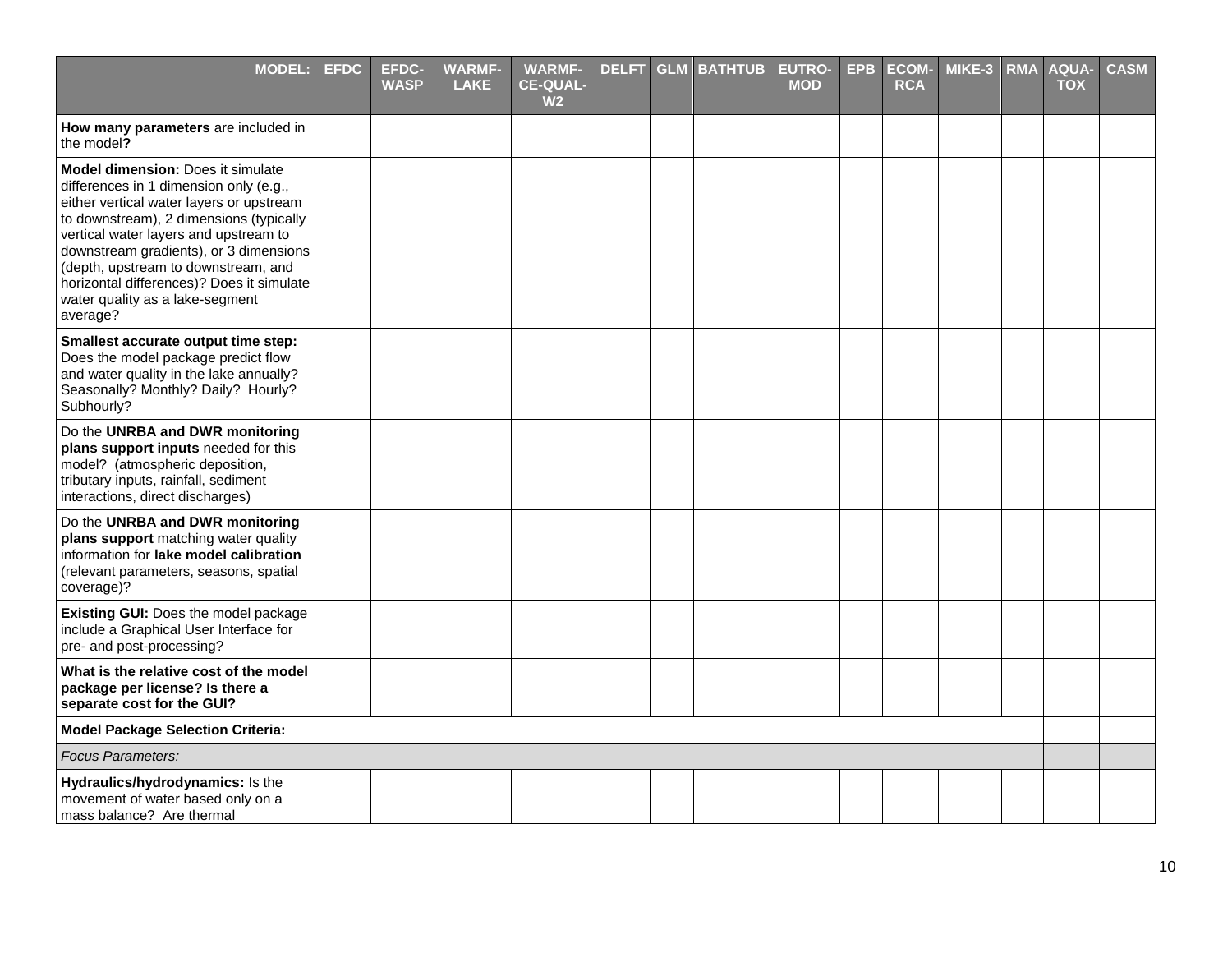| <b>MODEL:</b>                                                                                                                                                                                                       | <b>EFDC</b> | <b>EFDC-</b><br><b>WASP</b> | <b>WARMF-</b><br><b>LAKE</b> | <b>WARMF-</b><br><b>CE-QUAL-</b><br>W <sub>2</sub> | <b>DELFT</b> | <b>GLM BATHTUB</b> | <b>EUTRO-</b><br><b>MOD</b> | <b>EPB</b> | <b>ECOM-</b><br><b>RCA</b> | MIKE-3 | <b>RMA</b> | <b>AQUA-</b><br><b>TOX</b> | <b>CASM</b> |
|---------------------------------------------------------------------------------------------------------------------------------------------------------------------------------------------------------------------|-------------|-----------------------------|------------------------------|----------------------------------------------------|--------------|--------------------|-----------------------------|------------|----------------------------|--------|------------|----------------------------|-------------|
| stratification and topographic features<br>considered?                                                                                                                                                              |             |                             |                              |                                                    |              |                    |                             |            |                            |        |            |                            |             |
| Nitrogen: Is the in-lake nitrogen cycle<br>represented in the model package?<br>Does the model package predict<br>nitrogen concentrations as the total<br>fraction, inorganic/organic, measurable<br>species?       |             |                             |                              |                                                    |              |                    |                             |            |                            |        |            |                            |             |
| Phosphorus: Is the in-lake phosphorus<br>cycle represented in the model<br>package? Does the model package<br>predict phosphorus concentrations as<br>the total fraction, inorganic/organic,<br>measurable species? |             |                             |                              |                                                    |              |                    |                             |            |                            |        |            |                            |             |
| Carbon: Does the model package<br>predict in-lake carbon concentrations as<br>the total fraction, inorganic/organic,<br>measurable species?                                                                         |             |                             |                              |                                                    |              |                    |                             |            |                            |        |            |                            |             |
| TSS: Does the model package simulate<br>sediment transport in the lake? How<br>many sediment classifications are<br>defined?                                                                                        |             |                             |                              |                                                    |              |                    |                             |            |                            |        |            |                            |             |
| Turbidity: What components are<br>considered in the simulation of<br>turbidity/light scattering: algae?<br>inorganic solids? background color?                                                                      |             |                             |                              |                                                    |              |                    |                             |            |                            |        |            |                            |             |
| DO: Can the model package simulate<br>oxygen dynamics, including multiple<br>types of oxygen consuming wastes?                                                                                                      |             |                             |                              |                                                    |              |                    |                             |            |                            |        |            |                            |             |
| pH: Can the model package simulate<br>hydrogen ion concentrations (pH)?                                                                                                                                             |             |                             |                              |                                                    |              |                    |                             |            |                            |        |            |                            |             |
| Chlorophyll a: Can the model package<br>simulate chlorophyll a as a component<br>of floating algae (phytoplankton)?                                                                                                 |             |                             |                              |                                                    |              |                    |                             |            |                            |        |            |                            |             |
| Phytoplankton assemblages: Can the<br>model package simulate different algal<br>groups in the lake (i.e., are greens,<br>diatoms, and blue-green algae<br>simulated)?                                               |             |                             |                              |                                                    |              |                    |                             |            |                            |        |            |                            |             |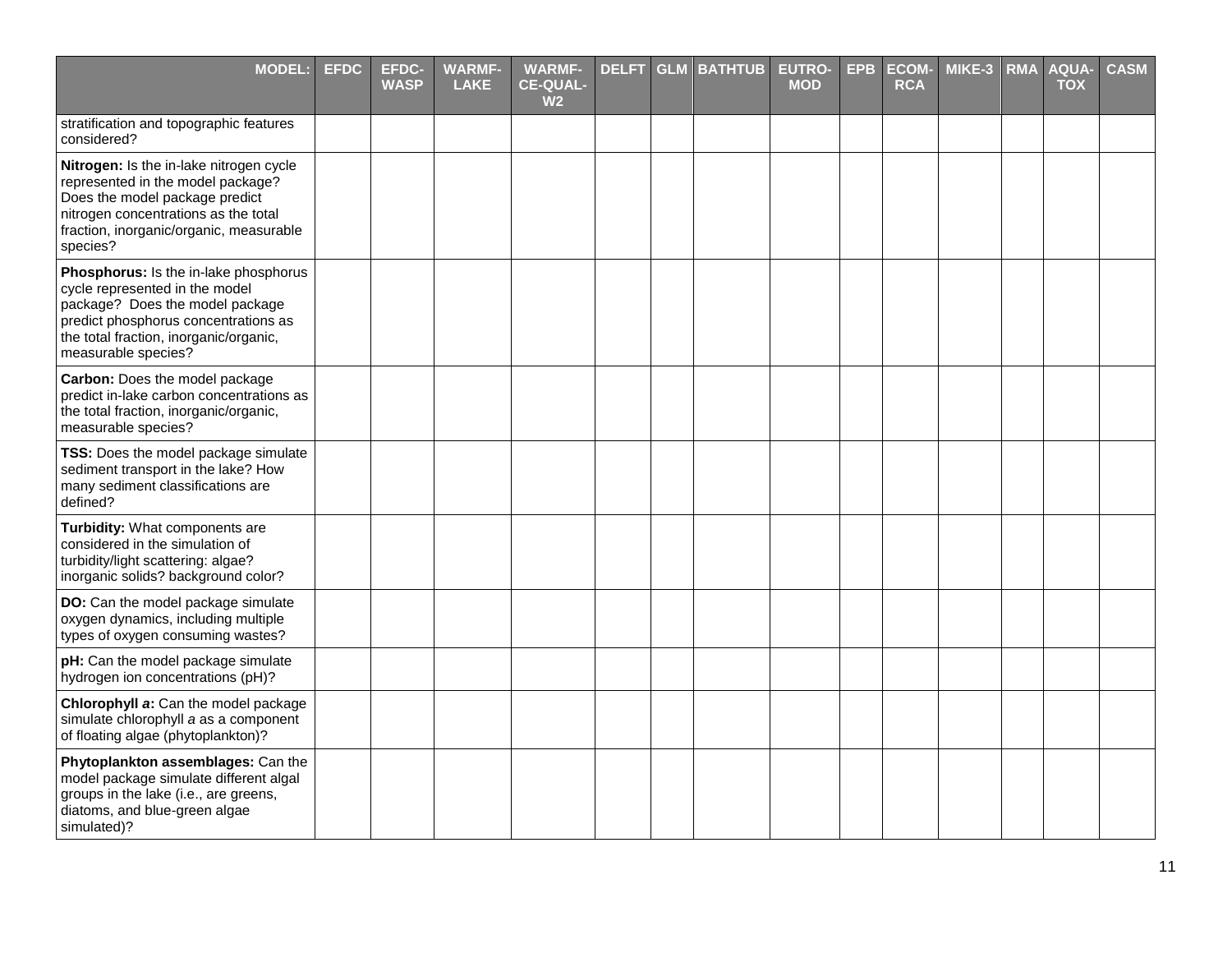| <b>MODEL:</b>                                                                                                                                                                                                                                                                                                                             | <b>EFDC</b> | <b>EFDC-</b><br><b>WASP</b> | <b>WARMF-</b><br><b>LAKE</b> | <b>WARMF-</b><br><b>CE-QUAL-</b><br>W <sub>2</sub> | <b>DELFT</b> | <b>GLM BATHTUB</b> | <b>EUTRO-</b><br><b>MOD</b> | <b>EPB</b> | <b>ECOM-</b><br><b>RCA</b> | MIKE-3 | <b>RMA</b> | <b>AQUA-</b><br><b>TOX</b> | <b>CASM</b> |
|-------------------------------------------------------------------------------------------------------------------------------------------------------------------------------------------------------------------------------------------------------------------------------------------------------------------------------------------|-------------|-----------------------------|------------------------------|----------------------------------------------------|--------------|--------------------|-----------------------------|------------|----------------------------|--------|------------|----------------------------|-------------|
| Can the model package explicitly simulate these conditions or processes?                                                                                                                                                                                                                                                                  |             |                             |                              |                                                    |              |                    |                             |            |                            |        |            |                            |             |
| Extreme hydrologic events: Can the<br>model package be used to simulate<br>water quality during droughts and<br>floods, including impacts of hurricanes?                                                                                                                                                                                  |             |                             |                              |                                                    |              |                    |                             |            |                            |        |            |                            |             |
| Groundwater inputs: Can the model<br>package account for flow and nutrient<br>inputs from groundwater?                                                                                                                                                                                                                                    |             |                             |                              |                                                    |              |                    |                             |            |                            |        |            |                            |             |
| Wetting/drying: Can the model<br>package simulate the effects of<br>changing lake levels on shoreline areas<br>and tributary arms? Can the model<br>package be used to predict the amount<br>of shoreline exposed or inundated that<br>would be subject to vegetative growth?                                                             |             |                             |                              |                                                    |              |                    |                             |            |                            |        |            |                            |             |
| Sediment diagenesis and benthic<br>nutrient flux: Can the model package<br>simulate the settling, decay, and<br>resuspension of organic material and<br>the subsequent release of nutrients into<br>the water column from the lake<br>sediments?                                                                                          |             |                             |                              |                                                    |              |                    |                             |            |                            |        |            |                            |             |
| Sediment resuspension: Can the<br>model package simulate resuspension<br>of organic material and nutrients from<br>the sediments due to physical<br>processes such as wind mixing, lake<br>turn over, high tributary inflows, etc.?                                                                                                       |             |                             |                              |                                                    |              |                    |                             |            |                            |        |            |                            |             |
| Historic channel versus floodplain:<br>Can the model package distinguish the<br>characteristics of the lake bottom<br>associated with the historic Neuse River<br>channel compared to the historic<br>floodplain in terms of sediment<br>chemistry and nutrient releases, thermal<br>differences, water quality<br>characteristics, etc.? |             |                             |                              |                                                    |              |                    |                             |            |                            |        |            |                            |             |
| <b>Vertical stratification: Does the model</b><br>package account for differences in<br>water density due to temperature?                                                                                                                                                                                                                 |             |                             |                              |                                                    |              |                    |                             |            |                            |        |            |                            |             |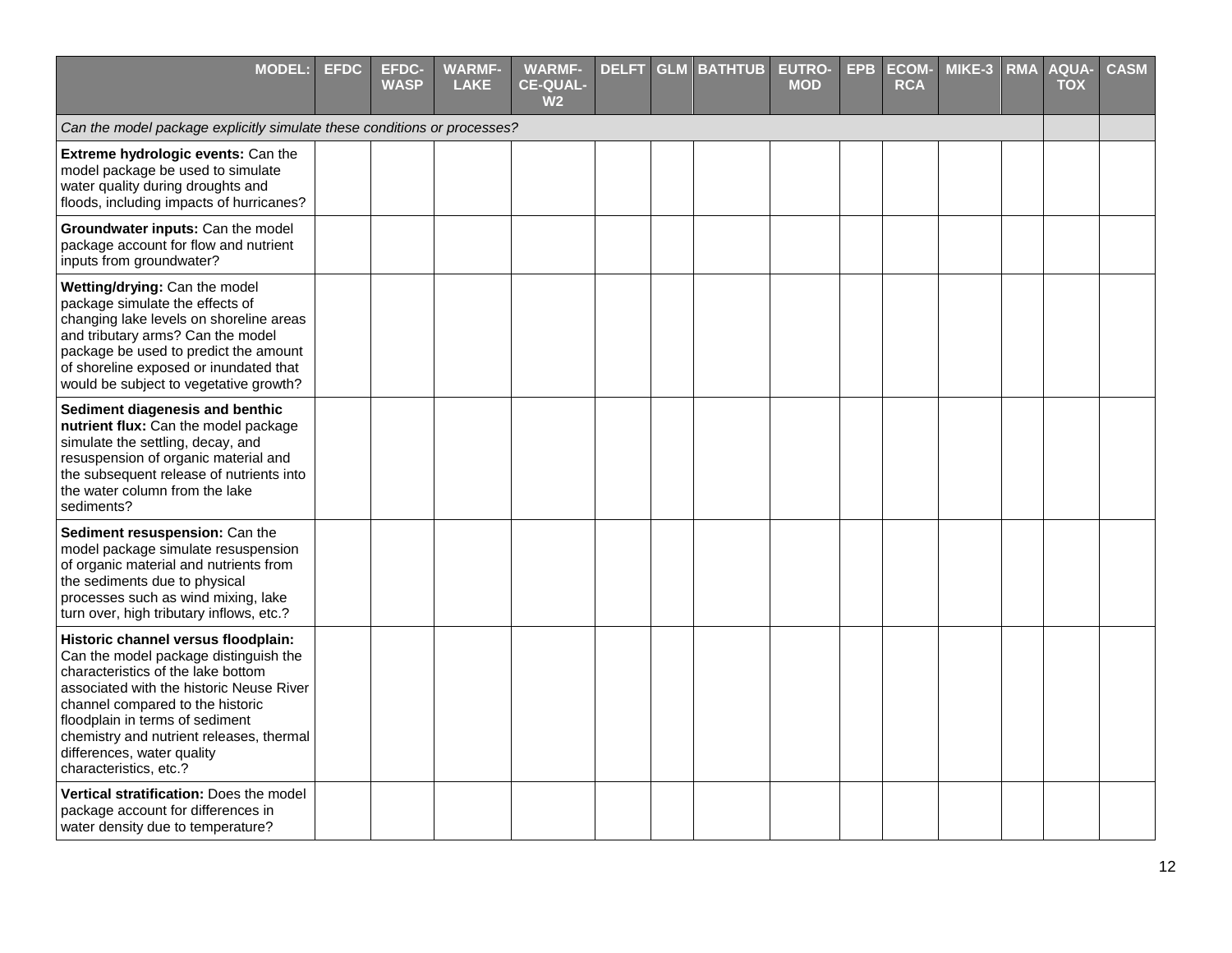| <b>MODEL:</b>                                                                                                                                                             | <b>EFDC</b> | <b>EFDC-</b><br><b>WASP</b> | <b>WARMF-</b><br><b>LAKE</b> | <b>WARMF-</b><br><b>CE-QUAL-</b><br>W <sub>2</sub> | <b>DELFT</b> | <b>GLM</b> | <b>BATHTUB</b> | <b>EUTRO-</b><br><b>MOD</b> | <b>EPB</b> | <b>ECOM-</b><br><b>RCA</b> | MIKE-3 | <b>RMA</b> | <b>AQUA-</b><br><b>TOX</b> | <b>CASM</b> |
|---------------------------------------------------------------------------------------------------------------------------------------------------------------------------|-------------|-----------------------------|------------------------------|----------------------------------------------------|--------------|------------|----------------|-----------------------------|------------|----------------------------|--------|------------|----------------------------|-------------|
| Does the model package explicitly<br>account for atmospheric deposition of<br>nitrogen and phosphorus?                                                                    |             |                             |                              |                                                    |              |            |                |                             |            |                            |        |            |                            |             |
| Does the model package explicitly<br>simulate atmospheric exchange of<br>carbon?                                                                                          |             |                             |                              |                                                    |              |            |                |                             |            |                            |        |            |                            |             |
| Can the model package be used to<br>evaluate lake pump and treat<br>systems?                                                                                              |             |                             |                              |                                                    |              |            |                |                             |            |                            |        |            |                            |             |
| Does the model package simulate flows<br>and changes in water quality associated<br>with outlet control structures in<br>response to changing water levels?               |             |                             |                              |                                                    |              |            |                |                             |            |                            |        |            |                            |             |
| Applications:                                                                                                                                                             |             |                             |                              |                                                    |              |            |                |                             |            |                            |        |            |                            |             |
| Can the model package be used to<br>predict the nutrient assimilative capacity<br>of Falls Lake and to support<br>development of nutrient<br>management strategy?         |             |                             |                              |                                                    |              |            |                |                             |            |                            |        |            |                            |             |
| Can the model package be used to<br>evaluate attainment of designated<br>uses including recreation and drinking<br>water supply?                                          |             |                             |                              |                                                    |              |            |                |                             |            |                            |        |            |                            |             |
| Can the model package be used to<br>evaluate regulatory options such as<br>site specific criteria or use attainability<br>analyses?                                       |             |                             |                              |                                                    |              |            |                |                             |            |                            |        |            |                            |             |
| Can the model package be used to<br>evaluate lag time associated with<br>watershed changes?                                                                               |             |                             |                              |                                                    |              |            |                |                             |            |                            |        |            |                            |             |
| Evaluation of water quality standards.<br>Can the model package be used to<br>evaluate the current NC water quality<br>standards for chlorophyll a? Turbidity?<br>DO? pH? |             |                             |                              |                                                    |              |            |                |                             |            |                            |        |            |                            |             |